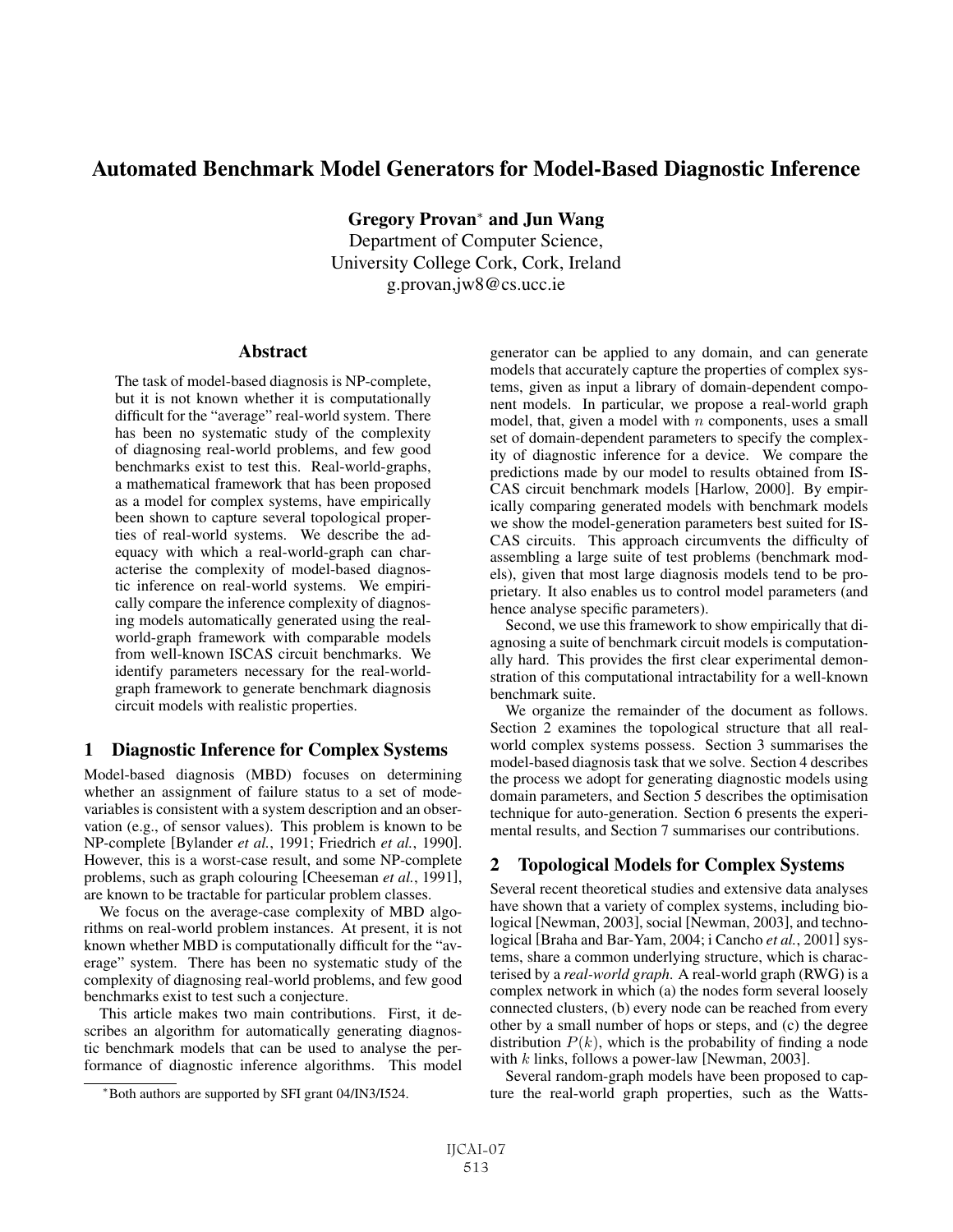Strogatz (or small-world graph) and the Barabasi-Albert models [Newman, 2003]. In this article we adopt the smallworld graph (SWG) framework, whose key properties are summarised below. We assume that we have a graph  $G(V, E)$ with a set  $V$  of vertices and set  $E$  of edges. We assume that G is connected, i.e., there is a sequence of distinct edges (a path  $P$ ) joining any two nodes in  $G$ . A graph is directed, i.e., called a digraph, if all its edges are directed. The *degree* of a vertex is the number of edges incident on that vertex.

The SWG framework addresses two graph parameters: mean distance  $L$  and clustering coefficient  $\Theta$ . The mean distance  $L$  is the average of all distances, i.e., shortest paths connecting two vertices, in G. Graph clustering characterises the degree of cliquishness of a typical neighbourhood (a node's immediately connected neighbours). The clustering coefficient  $\Theta_i$  for a vertex  $v_i$  is the proportion of links between the vertices within its neighbourhood divided by the number of links that could possibly exist between them. The graph clustering coefficient is the average of the clustering coefficients for each vertex [Newman, 2003].

Several empirical studies, summarised in, e.g., [Newman, 2003], have shown that the SWG framework, with particular parameter settings, provides a good model for complex systems. These parameter settings are described in terms of random graph parameters as follows.

**Definition 1 (SWG).** A small-world-graph (SWG) is a graph  $G(V, E)$  that has small-world properties measurable in terms of its mean distance  $L$  and clustering coefficient  $\Theta$ . Given a random graph  $\mathcal{G}(n, p)^1$  with mean distance  $L_r$ , clustering coefficient  $\Theta_r$ , and the same number of nodes and edges as  $G(V, E)$ , a SWG has the properties  $L \simeq L_r$  and  $\Theta \gg \Theta_r$ .

i Cancho *et al.* [2001] have applied real-world graphs to electronic circuits [i Cancho *et al.*, 2001], mapping the vertices of the graph  $G$  to electronic components (gates, resistors, capacitors, diodes, etc.), and the edges of  $G$  to the wires between the components. The circuits studied comprise both analog and ISCAS89/ITC89 benchmark circuits, and all display  $\Theta$  and  $L$  parameters that are typical of SWG topologies. In an electronic circuit, a cluster of components corresponds to components that together serve a particular task, e.g., a sub-system; the relatively small number of connections between clusters corresponds to the fact that sub-systems are typically loosely-coupled. In addition, the short paths between any pair of components (nodes) in a circuit are the natural result of wire-length minimisation typical of circuits.

### **3 Model-Based Diagnosis**

We can characterise a MBD problem using the triple  $\langle COMPS, SD, OBS \rangle$  [Reiter, 1987], where:

- $COMPS = {C_1, ..., C_m}$  describes the operating modes of the set of  $m$  components into which the system is decomposed.
- SD, or system description, describes the function of the system. This model specifies two types of knowledge,

denoted  $SD = (S, B)$ , where S denotes the system structure (connections between the components), and  $\beta$ denotes the behaviour of the collection of components.2

• *OBS*, the set of observations, denotes possible sensor measurements, which may be control inputs, outputs or intermediate variable-values.

We adopt a propositional logic framework for our system behaviour models  $\beta$ . Component *i* has associated modevariable  $C_i$ ;  $C_i$  can be functioning normally ( $[C_i = OK]$ ), or can take on a finite set of abnormal behaviours.

MBD inference assumes initially that all components are functioning normally:  $[C_i = OK], i = 1, ..., m$ . Diagnosis is necessary when  $SD \cup OBS \cup \{[C_i = OK]|C_i \in$ COMPS} is proved to be inconsistent. Hypothesizing that component i is faulty means switching from  $|C_i = OK|$  to  $[C_i \neq OK]$ . Given some minimality criterion  $\omega$ , a (minimal) diagnosis is a  $(\omega$ -minimal) subset  $C' \subseteq COMPS$  such that:  $SD \cup OBS \cup \{[C_i = OK] | C_i \in COMPS \setminus C'\} \cup \{[C_i \neq OK] | C_i \in C'\}$  is consistent  $OK$ ] $C_i \in C'$  is consistent.<br>In this article, we adopt a

In this article, we adopt a multi-valued propositional logic using standard connectives  $(\neg, \lor, \land, \Rightarrow)$ . We denote variable A taking on value  $\alpha$  using  $[A = \alpha]$ . An example equation for a buffer X is  $[In = t] \wedge [X = OK] \Rightarrow [Out = t].$ 

#### **4 Benchmark Diagnostic Model Generation**

This section describes our algorithm for generating benchmark diagnostic models. Figure 1 depicts the process of automatically generating diagnostic models and using them for evaluating diagnosis inference algorithms. Our approach is applicable to any domain, since (a) the underlying topological models can be tailored to virtually any complex system [Newman, 2003], and (b) functionality is incorporated into the system model using a component-library, where components can be developed for any domain in which the system models are decomposable.

The topology-generation method we adopt was originally developed based on the theory of random graphs–see [Newman, 2003] for background in this area. However, this method focuses solely on the system structure (as captured by the graph), and ignores the system functionality. We extend this approach by adopting the system structure based on the random-graph generators, and then encoding system functionality using a component library.

**Model Generation Algorithm:** We generate diagnostic (benchmark) models in a three-step process.

- 1. generate the (topology) graph  $G$  underlying each model;
- 2. assign components to each node in  $G$  for system  $SD$ , to create an MBD-graph  $G'$ ;
- 3. generate the system description (and fault probabilities).

Every domain requires domain-specific parameters for generating realistic models. All real-world graph models require specific parameters to be able to match particular properties of a given domain [Costa *et al.*, 2005]. For example, the SWG model requires specific parameters for initial graph

<sup>&</sup>lt;sup>1</sup>The Erdos-Renyi  $\mathcal{G}(n, p)$  model consists of n nodes, each pair of which is randomly connected with probability  $p$ , and has parameters  $(L_r, \Theta_r) = (\frac{ln(n)}{ln(pn)}, p)$ .

 $2^2$ S can be defined in several ways, such as through propositional sentences; in this article we define S in terms of a graph  $G(V, E)$ .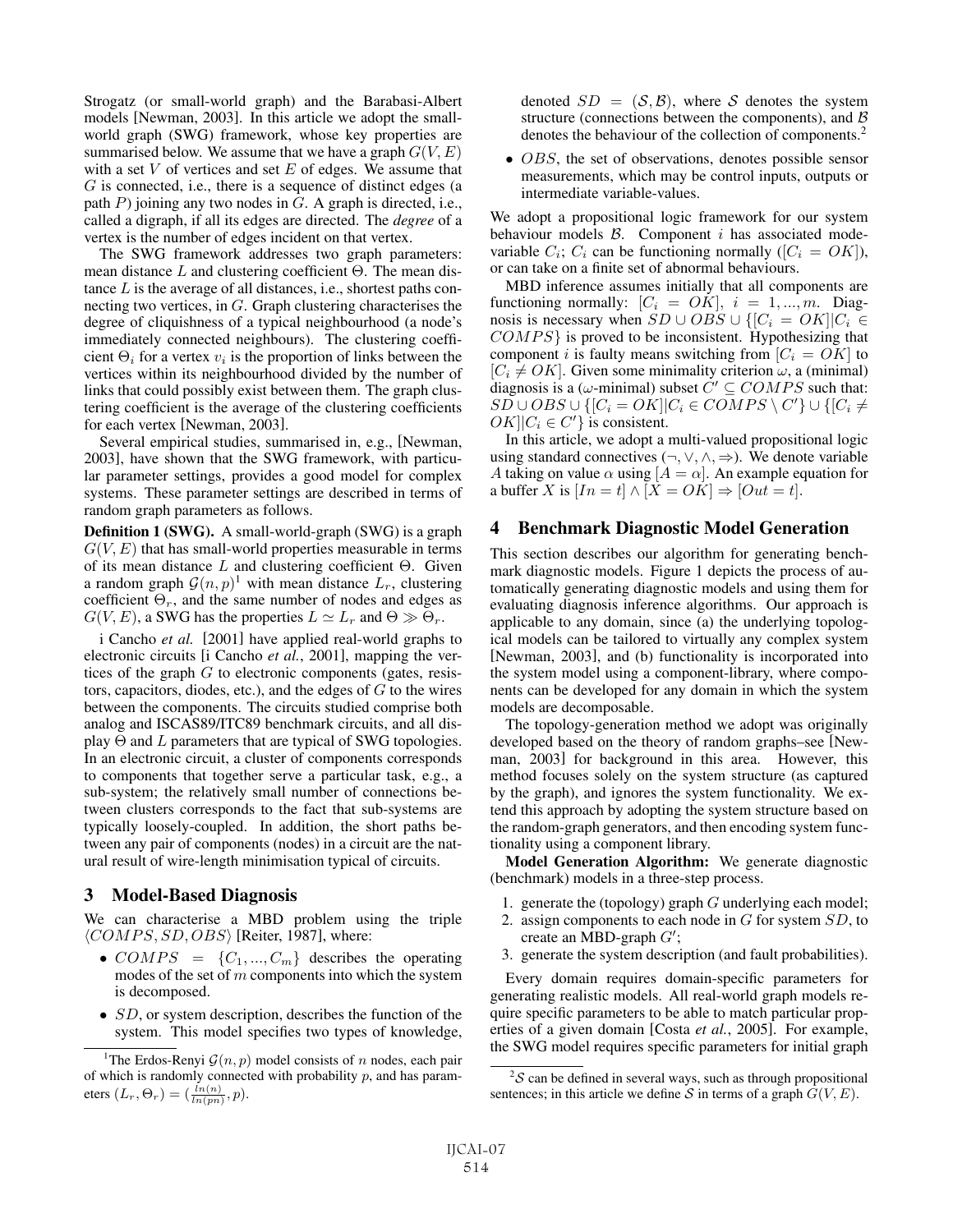

Figure 1: Automated model generation and analysis.

connectivity  $k$  and random connectivity probability  $p$ ; similarly, extended versions of the Barabasi-Albert model [Costa *et al.*, 2005] need various parameters to capture properties such as inter-node distance and the cost of adding links. Analogous to these approaches, circuit auto-generation methods use domain-specific parameters like the Rent parameter  $\xi$ , e.g., [Verplaetse *et al.*, 2000].

As an alternative to empirically-derived domain parameters that are known *a priori*, we can frame the generation task in terms of an optimisation task where we compute the domain parameters. The remainder of this section describes this auto-generation process based on domain-dependent parameters. We use an example, and then describe each step of the process. Section 5 describes the optimisation approach.

**Example 1.** To demonstrate this approach, we study a suite of auto-generated electronic combinational circuits, which are constructed from simple gates. The inputs to the generation process consist of: (a) a component library; (b) parameters defining the system properties, such as the number  $n$ of components; and (c) domain-dependent parameters, such as the well-known engineering parameter for determining input/output variables for a circuit, the Rent parameter  $\xi$  [Verplaetse *et al.*, 2000]. As an example, Figure 2 shows several of the gates that we use in our component library, together with the gates' functionality (in terms of truth-tables).

Diagnosis models differ from generic circuit models in that they explicitly encode failure modes and the functional effect of failure modes. As a consequence, the structure of a diagnostic model is slightly different than the structure of the corresponding electronic circuit, since a diagnostic model explicitly encodes failure modes of components.

**Example 2.** Figure 3(a) shows the schematic of a simple circuit with arbitrary components A, B, C, D and E. The circuit has two inputs,  $I_1$  and  $I_2$ , with the output of component i denoted by  $O_i$ . Figure 3(b) shows the circuit with instantiated components. Figure 4 shows the process of transforming this schematic into a MBD-graph, which is the basis for constructing a diagnostic model. We first translate the schematic into a topology graph, which makes the graphical topology of the circuit explicit by denoting each component as a node, the inputs as nodes, and the input-component and componentcomponent wires as directed edges. $3$  Next we replace each



Figure 2: Partial component library for combinatorial digital circuit domain. Each gate also has an associated truth-table defining the gate's functionality.

component X in the topology graph with a pair  $(C_X, O_X)$ , which denotes the mode and output of component  $X$ , respectively. We introduce the mode-variables for each component, and define component behavioural equations in order to diagnose the fault status of each component.



Figure 3: Schematic of simple electronic circuit.

The topology graph  $G$  and MBD-graph  $G'$  are as follows. **Definition 2 (Topology graph).** A topology graph  $G(V, E)$ for a system  $\langle COMPS, SD, OBS \rangle$  is a directed graph  $G(V, E)$  corresponding to the system structure S. Hence in  $G(V, E)$ : (a) the nodes V consist of a collection of nodes corresponding to system components  $(\chi)$ , and system inputs  $(\eta)$ , i.e.,  $V = \chi \cup \eta$ ; and (b) the edges correspond to connections between two component-nodes, or between an inputnode and a component-node, i.e.,  $E = (\chi_i, \chi_j) \cup (\eta_i, \chi_k)$ , for  $\chi_i, \chi_j, \chi_k \in \chi$ , and  $\eta_i \in \eta$ .

**Definition 3 (MBD-graph).** An MBD-graph  $G'(V', E')$  is a topology graph  $G'(V, E)$  in which each component node  $\chi \in$ topology graph  $G(V, E)$  in which each component node  $\chi_i \in$ 

<sup>&</sup>lt;sup>3</sup>This is roughly the graphical framework used for the small-

world analyses of electronic systems in [i Cancho *et al.*, 2001].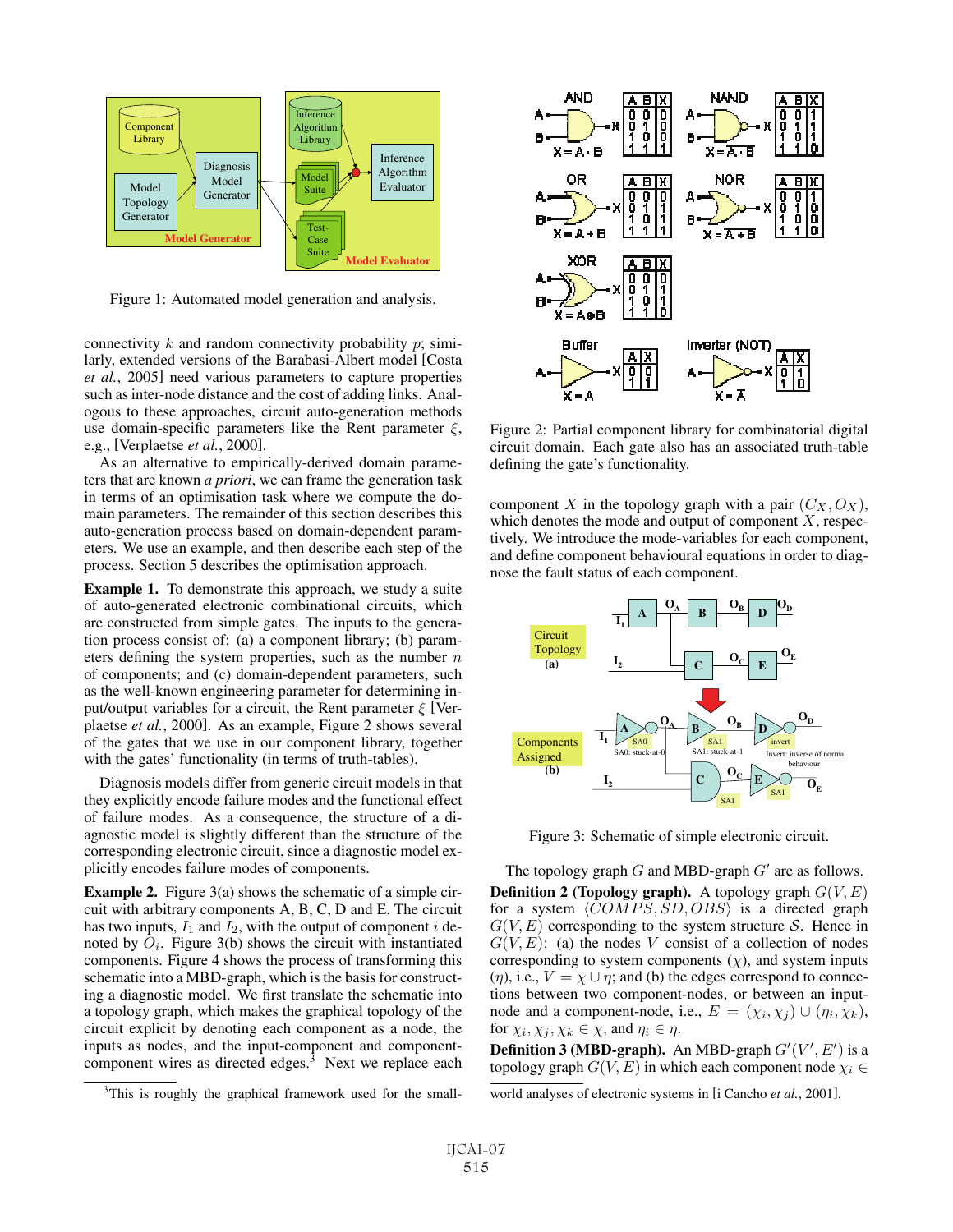V is replaced with a subgraph consisting of the node for the corresponding component-output  $O_i$ , the node corresponding to component-mode  $C_i$ , and the directed edge  $(C_i, O_i)$ —see Figure 4. Hence in  $G'(V', E')$ : (a) the nodes V' consist of a collection of nodes corresponding to system componenta collection of nodes corresponding to system componentoutputs  $(O)$ , mode-variables  $(COMPS)$ , and system inputs (*η*), i.e.,  $V = O \cup COMPS \cup \eta$ ; and (b) the edges correspond to connections between two component-output-nodes, or between an input-node and a component-node, i.e.,  $E =$  $(O_i, O_j) \cup (\eta_i, O_k) \cup (C_i, O_i)$ , for  $O_i, O_j, O_k \in O, \eta_i \in \eta$ , and  $C_i \in COMPS$ .



Figure 4: Transforming the topology graph of a simple electronic circuit into a model-based diagnosis graph.

#### **4.1 Generate Graph Structure for** G

We generate a small-world-graph (SWG) using a revised version of the approach of Watts and Strogatz [Newman, 2003]. The SWG approach generates a graph  $G$  with a degree of randomness that is controlled by a probability  $p \in [0, 1]$ .  $p \simeq 0$ corresponds to a regular graph, and  $p \approx 1$  corresponds to an<br>Erdos-Renvi random graph, and  $p \approx 1$  corresponds to an Erdos-Renyi random graph; graphs with real-world structure (SWGs) occur in between these extremes, as has been determined by empirically comparing the  $\Theta$  and L parameters of generated graphs and actual networks [Newman, 2003].

Figure 5 depicts the graph generation process, where we control the proportion of random edges using a rewiring probability p. Standard SWG generation takes a regular graph (a ring lattice of  $n$  nodes), where each node is connected to its  $k$ nearest neighbors, and randomly "rewires" an edge by moving one of its ends to a new position chosen at random (with probability p) from the rest of the lattice [Newman, 2003].

We have modified the SWG framework to enable us to match the mean degree of the graph for the ISCAS circuit with that of the generated graph, since the mean degree is a critical parameter in this framework. The original SWG model requires the mean degree  $k$  to be an even number; however, the mean degree in real circuits is typically not an integer. Our enhanced SWG generator first creates a ring lattice with degree  $k$ , where  $k$  is any positive real number, by setting  $k' = \lceil \frac{k}{2} \rceil$ , and connecting every node to its nearest  $\frac{k'}{2}$  neighbors on both sides just as in the classic SWG model. Next it bors on both sides, just as in the classic SWG model. Next it connects every node to its two  $\frac{k'}{2} + 1$  nearest nodes on both sides, with probability  $\frac{(k-k')}{2}$ .

### **4.2 Assign Components to graph** G

Given a topology graph  $G$ , we associate to each componentnode in G a component, based on the number of incoming arcs for the node. Given a SWG component-node with



Figure 5: Generating a small-world graph from a regular ring lattice with rewiring probability p.

 $i$  inputs and  $o$  outputs, we assign a component, denoted  $SD(i, o, \tau, B, w)$  where  $\tau$  denotes the type (e.g., AND-gate, OR-gate),  $\beta$  defines the behavioural equations, and w the weights assigned to the failure modes.

**Example 3.** For our experiments, we use a set of digital comparator components, such as shown in Figure 2. Given a node that has  $q$  possible components that are suitable, we randomly select one with probability  $\frac{1}{q}$ . For example, the single-input nodes correspond to single-input gates (NOT, buffer), and the dual-input nodes correspond to dual-input gates (AND, OR, NAND, NOR, XOR), etc.

#### **4.3 Generate the System Description**

Given a selected component, we then generate its normalmode equations (and potentially failure-mode equations). We randomly select the mode type (of the s possible failure modes) for any component-model with probability  $\frac{1}{s}$ . We assign weights to failure-mode values by assuming that normal behaviour is highly-likely, i.e.,  $Pr\{C_i = OK\} \simeq 0.99$ , and faulty behaviour is unlikely i.e.  $Pr\{C_i \neq OK\} \simeq 0.01$ faulty behaviour is unlikely, i.e.,  $Pr\{C_i \neq OK\} \approx 0.01$ .<br>Example 4. Figure 2(b) sharps a replace to a constant sin

**Example 4.** Figure 3(b) shows a randomly-generated circuit based on the schematic of Figure 3(a). Here, we instantiate components A, D and E to NOT gates, component C to an AND gate, and component B to a buffer. This figure also depicts the instantiated failure-mode for the components in shaded boxes: Components B, C and E have SA1 faultmodes, component A has a SA0 fault-mode, and component D has a INVERT fault-mode. Given this information, we can generate a system description with equations corresponding to the component-types and fault-mode types as just described. For example, the equations for gates A and C are:

$$
A: [I_1 = t] \wedge [M_A = OK] \Rightarrow [O_A = f]
$$
  
\n
$$
[I_1 = f] \wedge [M_A = OK] \Rightarrow [O_A = t]
$$
  
\n
$$
[M_A = SA0] \Rightarrow [O_A = f]
$$

$$
C: [I_2 = t] \wedge [O_A = t] \wedge [M_C = OK] \Rightarrow [O_C = t]
$$
  
\n
$$
\neg ([I_2 = t] \wedge [O_A = t]) \wedge [M_C = OK] \Rightarrow [O_C = f]
$$
  
\n
$$
[M_C = SA1] \Rightarrow [O_C = t]
$$

## **5 Optimisation Model-Generation Approach**

This section reviews the optimisation approach we have adopted for generating the topology graph underlying realistic diagnosis models. The standard SWG generation process has a wide range of parameter choices, e.g., parameters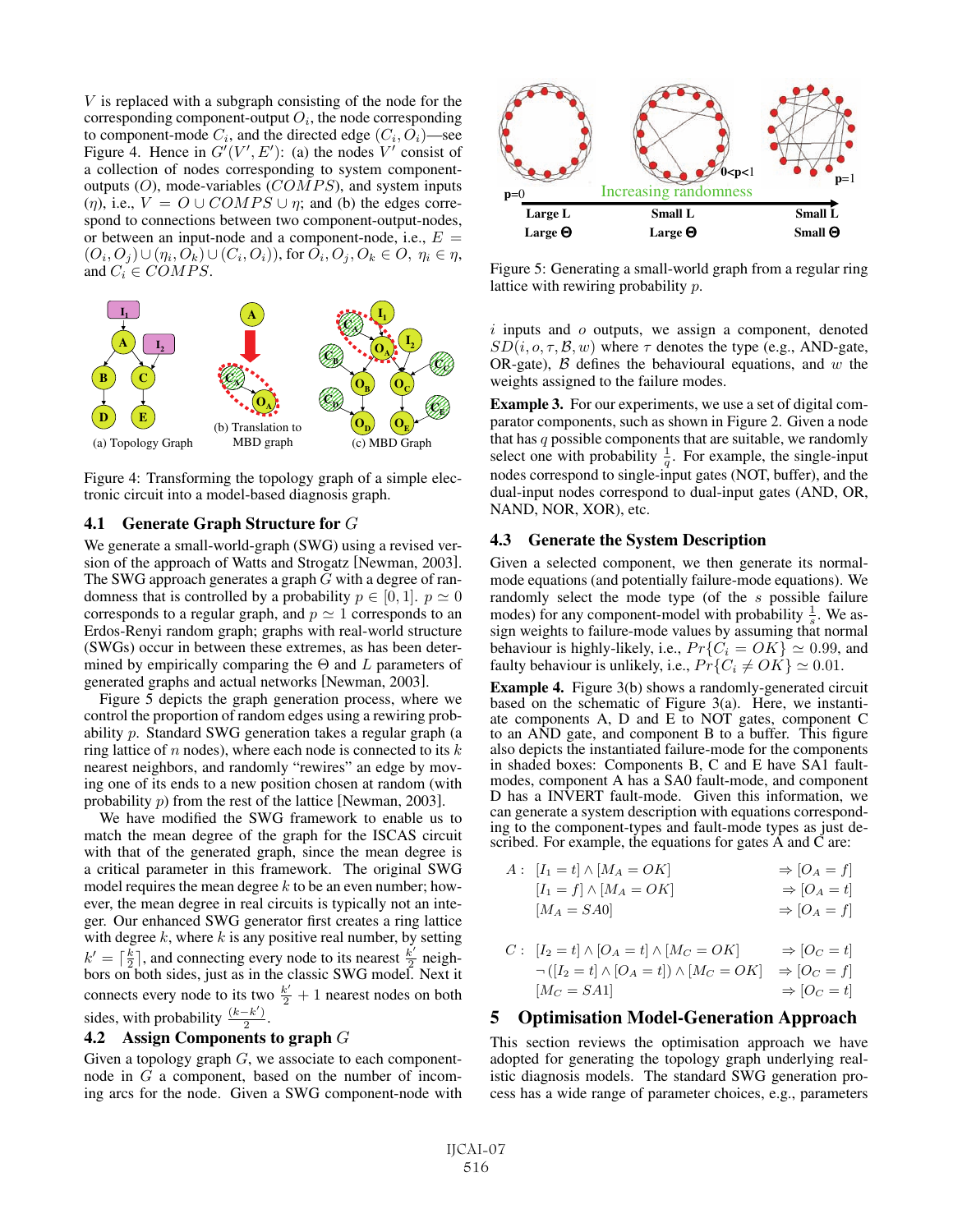$(n, k, p)$ , that produce models with very different properties. Hence, one must generate a model using a parameter-setting that best captures a desired property. This approach is general, and can be used to create models for testing a variety of objectives, such as diagnostic inference complexity, model size, etc. Since we are generating models that can be used to test the relative efficiency of MBD inference algorithms, we pose the auto-generation problem as an optimisation problem whose objective function is defined in terms of the computational complexity of MBD inference.

**MBD Auto-Generation Task:** The objective of MBD auto-generation is to create a model  $\overline{SD}$  that minimises  $|\gamma_A(\overline{SD}, OBS) - \gamma_A(SD, OBS)|$ , where SD is an MBD model , and A is an MBD inference algorithm that has complexity  $\gamma_A(SD, OBS)$  when computing a  $\omega$ -minimal diagnosis given model  $SD$  and observations  $OBS^4$ .

We have adopted the causal network approach [Darwiche, 1998] for our experiments. We used as our measure of inference complexity the largest clique-table in the compiled causal network model, which is a typical complexity measure for this type of model. The diagnosis minimality criterion  $\omega$  is a order-of-magnitude probability function [Darwiche, 1998].

From a theoretical perspective, the complexity of causal network inference is expressed in terms of the graph topology: it is exponential in the largest clique of the graph (or the graph width) [Darwiche, 1998]. This indicates that the influence of behaviour  $\beta$  and observations  $OBS$  are outweighed by the graph structure.

We have shown experimentally that system structure is the primary determinant of diagnostic inference complexity for causal network diagnostic inference, i.e.,  $\gamma_A(SD, OBS) \simeq \gamma_A(S)$ . In particular we showed that the diagnostic inference  $\gamma_A(\mathcal{S})$ . In particular, we showed that the diagnostic inference complexity was invariant to variation in the behaviour equations  $B$  and the observation set  $OBS$ . Using the structure of the ISCAS85 benchmark circuit C499, we examined 54 different combinations of component type and 6 sets of different observations. A two-way analysis of variance (ANOVA) of data averaged over 300 runs indicated that neither varying component types nor altering the number of observations had a statistically significant effect on the inference complexity. Hence we concluded that structure is the primary determinant of diagnostic inference complexity.

# **6 Experimental Comparison of Generated and ISCAS-Benchmark Models**

This section summarises results of experiments comparing the structure and diagnostic inference complexity properties of auto-generated models with ISCAS benchmark models.

The ISCAS circuits are an established benchmark for circuit optimisation [Harlow, 2000]. The benchmark suites consist of multiple sets of circuits, of which we focus on the IS-CAS85 combinational circuits. Our experiments were conducted on 3GHz Pentium-IV with 3GB of RAM. All data presented is based on an average of 300 runs. Given an IS-CAS circuit  $SD$  with n components, we generated a diagnostic SWG model  $\overline{SD}$  with n nodes, by varying the graphgeneration parameters  $(k, p)$  in order to choose the best parameter setting such that  $SD$  and  $\overline{SD}$  had the same diagnostic performance.



Figure 6: The inference complexity and maximal degree distributions of a SWG corresponding to benchmark C432.

#### **6.1 Average-Case Diagnosis Complexity**

Our first set of experiments explored the complexity of autogenerated models corresponding to all ISCAS85 circuits over the entire range of the rewiring parameter  $p$ . Figure 6 shows the maximal degree of the generated graph  $G$  (corresponding to C432) compared with the  $log_{10}$  of the inference complexity of G. The figure shows that both curves have the same trend, rising from the relatively efficient regular graph ( $p = 0$ ) to the range of small-world graphs  $(0 > p > 1)$ . This increase occurs because, given a graph with  $n$  nodes, a SWG will have more and larger clique-tables than a regular graph,and hence will be computationally harder than a regular graph.

Given that all circuits demonstrated properties similar to those shown in Figure 6, i.e., complexity exponential in the largest clique (or intractability for non-trivial circuits), our experiments have shown that the ISCAS85 circuits are computationally difficult to diagnose, on average.

#### **6.2 Parameter Optimisation**

We then studied two approaches to choosing parameters that minimise the diagnosis-complexity difference between IS-CAS and generated circuits: matching topological parameters governing  $(1)$  degree distribution,  $k$ , an easily-computed topological parameter; and (2) diagnostic complexity,  $\gamma_A$ , a computationally intensive measure.

**Degree Distribution:** We first tried to match the diagnostic complexity of corresponding models  $SD$  and  $\overline{SD}$  by matching the degree distributions of  $SD$  and  $\overline{SD}$ . Figure 7 shows the degree distributions of ISCAS85 circuits. For each real circuit most nodes have low degree; however, each graph in Figure 7 also has a long tail containing some high-degree nodes that significantly affect the inference complexity, since the complexity is proportional to the node of highest degree. A generated SWG has a unimodal degree distribution that matches the most-likely degrees very well, but not the tail of the curve. For example, consider the SWG for C432, with

<sup>&</sup>lt;sup>4</sup>We assume that  $\gamma(\cdot)$  returns a complexity parameter such as CPU-time or number of nodes searched.